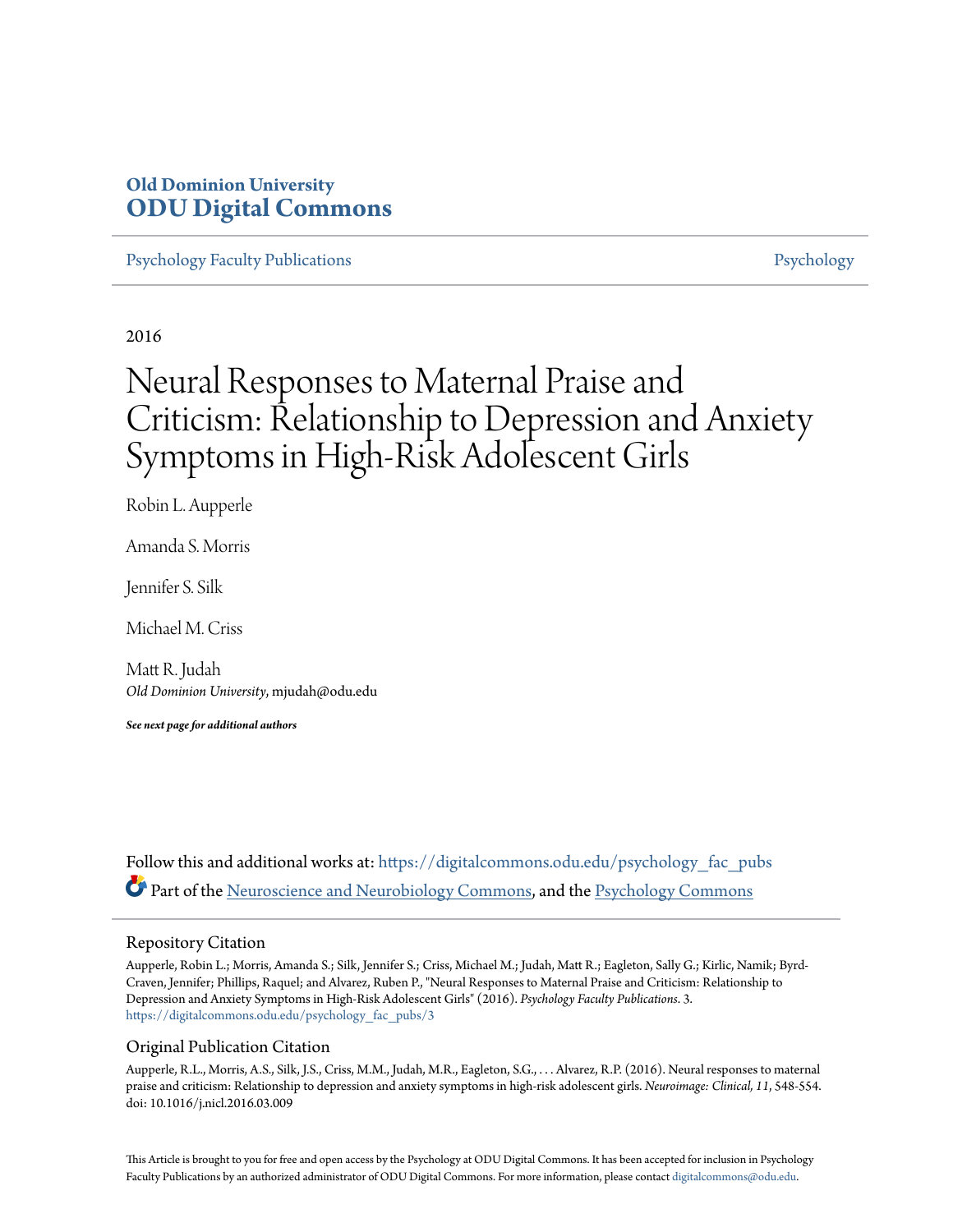## **Authors**

Robin L. Aupperle, Amanda S. Morris, Jennifer S. Silk, Michael M. Criss, Matt R. Judah, Sally G. Eagleton, Namik Kirlic, Jennifer Byrd-Craven, Raquel Phillips, and Ruben P. Alvarez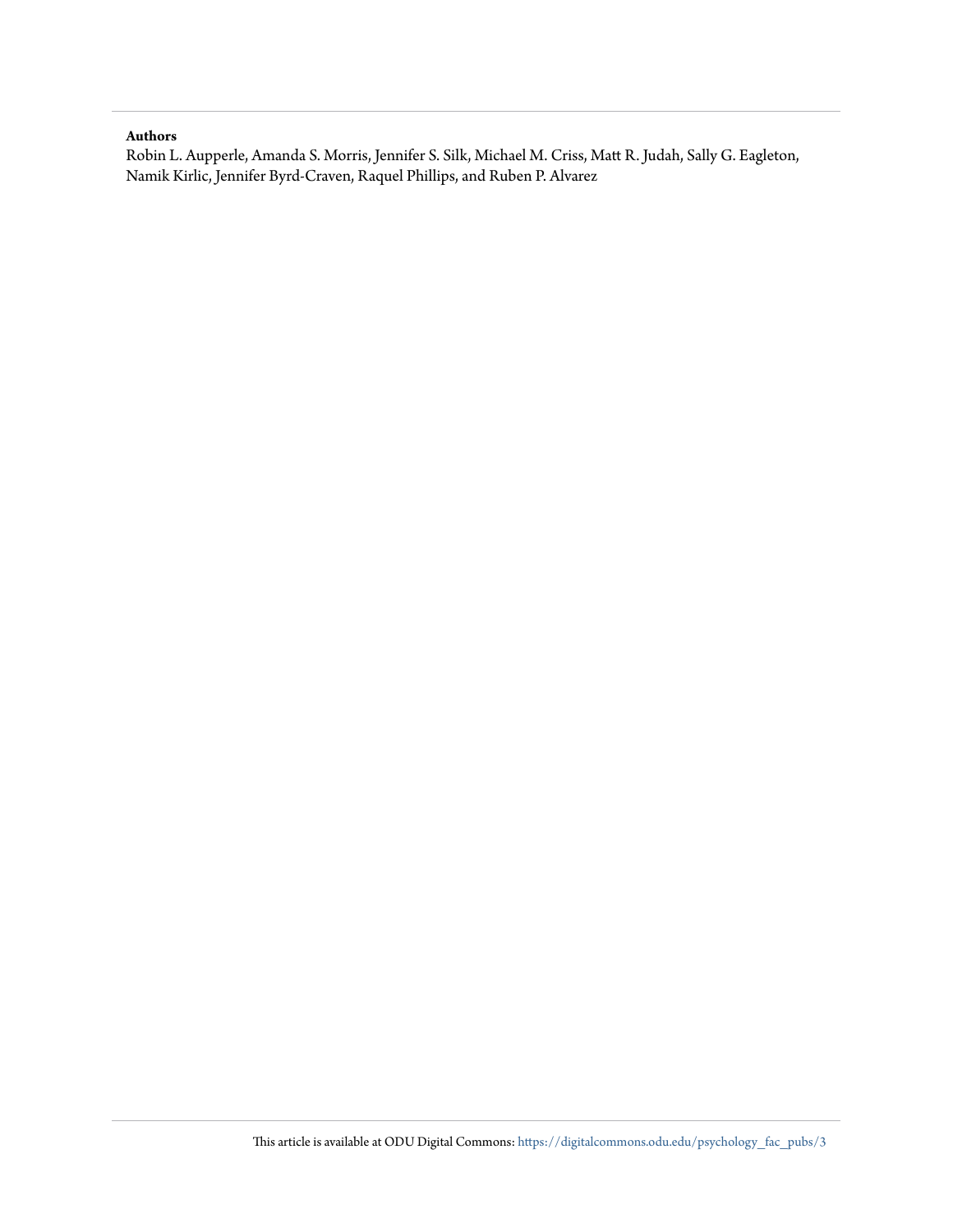Contents lists available at ScienceDirect

NeuroImage: Clinical



### journal homepage: <www.elsevier.com/locate/ynicl>

# Neural responses to maternal praise and criticism: Relationship to depression and anxiety symptoms in high-risk adolescent girls



Robin L. Aupperle<sup>a,b,\*</sup>, Amanda S. Morris<sup>a,c</sup>, Jennifer S. Silk<sup>d</sup>, Michael M. Criss<sup>c,e</sup>, Matt R. Judah<sup>f</sup>, Sally G. Eagleton<sup>c,e</sup>, Namik Kirlic<sup>a,g</sup>, Jennifer Byrd-Craven<sup>f</sup>, Raquel Phillips<sup>a</sup>, Ruben P. Alvarez<sup>a,b</sup>

<sup>a</sup> Laureate Institute for Brain Research, 6655 S. Yale Ave., Tulsa, OK 74136, United States

<sup>b</sup>School of Community Medicine, University of Tulsa, 800 S. Tucker Dr., Tulsa, OK 74104, United States

c Department of Human Development and Family Science, Oklahoma State University, 700 N. Greenwood Ave., Tulsa, OK 74106, United States

<sup>d</sup> Department of Psychology, University of Pittsburgh, 210 South Bouquet Street, Pittsburgh, PA 15260, United States

e Center for Family Resilience, Oklahoma State University, 700 N. Greenwood Ave., Tulsa, OK 74106, United States

f Department of Psychology, Oklahoma State University, 116 N. Murray Hall, Stillwater, OK 74078, United States

<sup>g</sup> Department of Psychology, University of Tulsa, 800 S. Tucker Dr., Tulsa, OK 74104, United States

#### article info abstract

Article history: Received 15 December 2015 Received in revised form 7 March 2016 Accepted 9 March 2016 Available online 4 April 2016

Keywords: Prefrontal cortex Amygdala Oxytocin Maternal behavior Parent-child relations

Background: The parent-child relationship may be an important factor in the development of adolescent depressive and anxious symptoms. In adults, depressive symptoms relate to increased amygdala and attenuated prefrontal activation to maternal criticism. The current pilot study examined how depressive and anxiety symptoms in a high-risk adolescent population relate to neural responses to maternal feedback. Given previous research relating oxytocin to maternal behavior, we conducted exploratory analyses using oxytocin receptor (OXTR) genotype.

Methods: Eighteen females (ages 12–16) listened to maternal praise, neutral, and critical statements during functional magnetic resonance imaging. Participants completed the Mood and Feelings Questionnaire and the Screen for Child Anxiety Related Emotional Disorders. The OXTR single nucleotide polymorphism, rs53576, was genotyped. Linear mixed models were used to identify symptom or allele (GG, AA/AG) by condition (critical, neutral, praise) interaction effects on brain activation.

Results: Greater symptoms related to greater right amygdala activation for criticism and reduced activation to praise. For left amygdala, greater symptoms related to reduced activation to both conditions. Anxiety symptoms related to differences in superior medial PFC activation patterns. Parental OXTR AA/AG allele related to reduced activation to criticism and greater activation to praise within the right amygdala.

Conclusions: Results support a relationship between anxiety and depressive symptoms and prefrontal-amygdala responses to maternal feedback. The lateralization of amygdala findings suggests separate neural targets for interventions reducing reactivity to negative feedback or increasing salience of positive feedback. Exploratory analyses suggest that parents' OXTR genetic profile influences parent-child interactions and related adolescent brain responses.

© 2016 The Authors. Published by Elsevier Inc. This is an open access article under the CC BY-NC-ND license (<http://creativecommons.org/licenses/by-nc-nd/4.0/>).

#### 1. Introduction

Findings from the National Comorbidity Study indicate that anxiety disorders are the most commonly diagnosed mental health conditions in adolescence, with almost 32% lifetime prevalence [\(Merikangas](#page-8-0) [et al., 2010](#page-8-0)). An estimated 14% of adolescents will experience mood disorders such as depression and 20% will experience comorbidity between at least two classes of mental health disorders. Several risk factors have been identified for the development of adolescent mood and anxiety symptoms or disorders, including poverty, parental education, maternal mental health, distressed or separated parental relationships, and being female ([Merikangas et al., 2010; Spence et al., 2002](#page-8-0)).

The quality of social relationships, and the parent-child relationship in particular, may be important contributors to mental health outcomes for those at high risk [\(Salzinger et al., 2002](#page-8-0)). For example, low parental communication or warmth, and parent-child hostility have been found to relate to greater depression and anxiety, lower self-esteem, and more suicide attempts [\(Low and Stocker, 2005; Moore et al., 2004\)](#page-8-0). However, it must also be recognized that the relationship between parent-child interactions and child mental health may be bidirectional ([Nelemans](#page-8-0) [et al., 2014\)](#page-8-0). Interestingly, maternal criticism was found to predict the

2213-1582/© 2016 The Authors. Published by Elsevier Inc. This is an open access article under the CC BY-NC-ND license [\(http://creativecommons.org/licenses/by-nc-nd/4.0/\)](http://creativecommons.org/licenses/by-nc-nd/4.0/).

<sup>⁎</sup> Corresponding author at: Laureate Institute for Brain Research, 6655 S. Yale Avenue, Tulsa, OK 74136, United States.

E-mail address: [raupperle@laureateinstitute.org](mailto:raupperle@laureateinstitute.org) (R.L. Aupperle).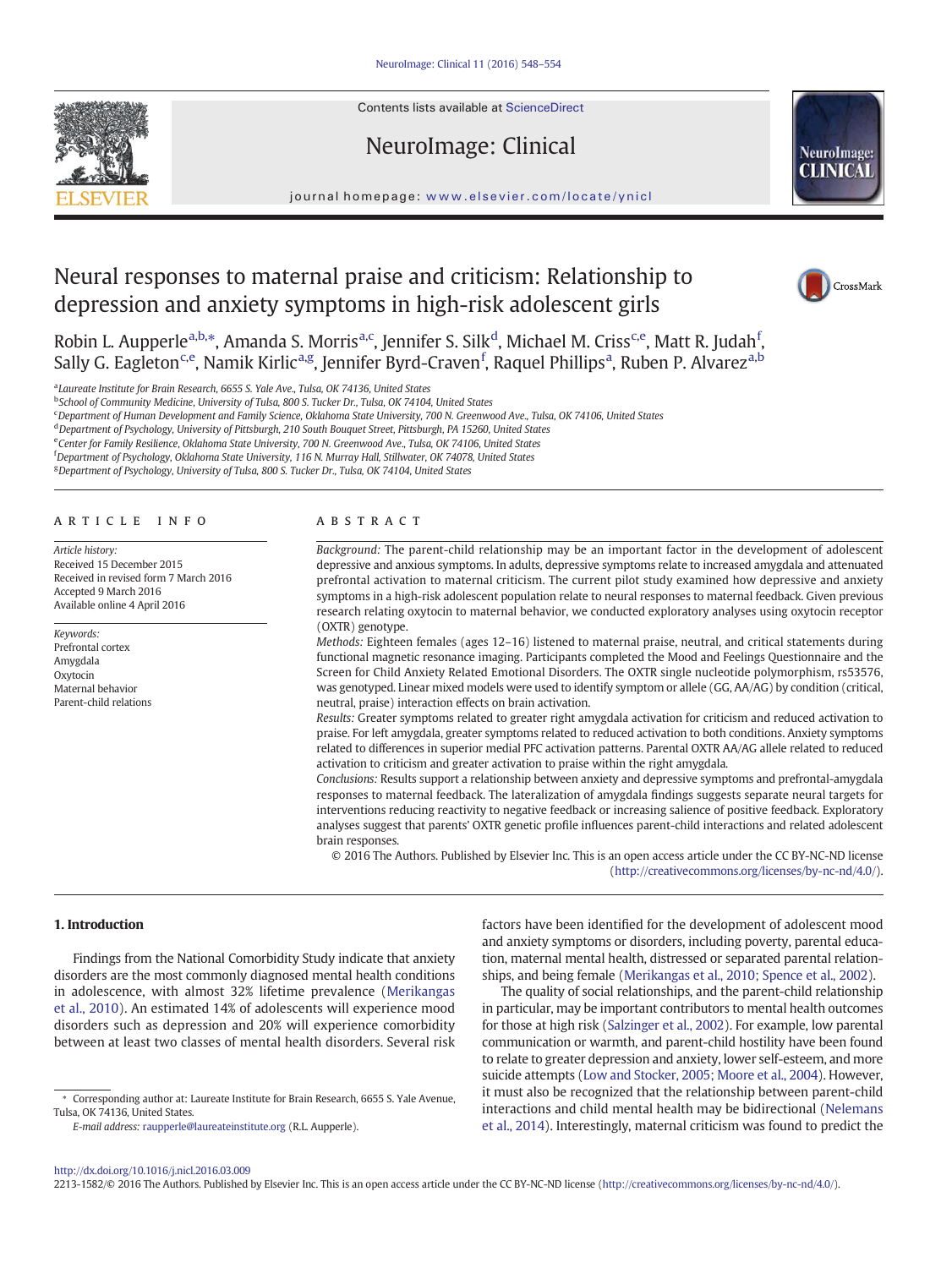onset of depression, independent of the effects of maternal depression [\(Burkhouse et al., 2012](#page-8-0)).

Neuroimaging research related to anxiety and depression has focused on a circuitry involving amygdala, striatal, and medial prefrontal cortex (PFC) regions, which are thought to be involved in emotion generation and threat reactivity, reward processing, and the monitoring and regulation of emotional responses, respectively [\(Casey et al., 2010; Kerestes](#page-8-0) [et al., 2014](#page-8-0)). Most of the neuroimaging literature on depression and anxiety symptoms and disorders has focused on the processing or anticipation of threat-related or distressing stimuli (i.e., emotional face images). Considering the potential importance of the parent-child relationship, there has been an initial cadre of studies aiming to understand neural response patterns when processing parental criticism and its potential role in psychopathology. One healthy adolescent study found parental criticism to be associated with decreased activity in cognitive control (i.e., dlPFC, ACC) and social cognitive networks (temporoparietal junction, posterior cingulate cortex) as well as increased activity in affective networks, including lentiform nucleus and posterior insula [\(Lee et al., 2015](#page-8-0)). Studies investigating neural responses to peer rejection have reported depression or anxiety symptoms to relate to differences in amygdala, ACC, and PFC recruitment [\(Guyer](#page-8-0) [et al., 2008a; Masten et al., 2011; Silk et al., 2014\)](#page-8-0). One interesting study examined neural responses to videos of maternal affective behavior (aggressive, positive, and neutral) [\(Whittle et al., 2012\)](#page-8-0). This study reported that adolescent depressive symptoms related to reduced rostral ACC response to positive affective behavior of their mother, as well as reduced striatal activity to positive affective behavior of either their mother or an unfamiliar mother. Studies with adults indicate that a history of depression may relate to reduced ACC and dlPFC activation to either parental criticism or praise and greater amygdala activation to criticism [\(Hooley et al., 2009; Hooley et al., 2005](#page-8-0)). However, there have been no studies investigating (a) how neural responses during parental feedback may relate to adolescent mood and anxiety symptoms or (b) anticipation of parental feedback, which may be particularly relevant for understanding anxiety [\(Grupe and Nitschke, 2013\)](#page-8-0).

Parent and child genotype is an obvious contributing factor to parent-child interactions, child mental health, and associated neural responses. The single nucleotide polymorphism (SNP) rs53376, in the third intron of the oxytocin receptor gene (OXTR; A/G), may be particularly important for social and caregiving behavior, as well as mental health. Individuals with GG alleles (compared to AA or AG alleles) perform better at emotional and empathy recognition tasks, have lower stress reactivity in many contexts, and report higher levels of optimism and self-esteem and less depression ([Rodrigues et al., 2009;](#page-8-0) [Saphire-Bernstein et al., 2011](#page-8-0)). Further, mothers with GG genotypes have been found to display more sensitive parenting ([Bakermans-](#page-8-0)[Kranenburg and van Ijzendoorn, 2008](#page-8-0)) and greater heart rate responses to infant cries ([Riem et al., 2011](#page-8-0)). However, there have been inconsistencies in the directionality of findings and some indication that these effects may be moderated by context, such as experience of child abuse, interparental conflict, or mother's mental state [\(Bradley et al.,](#page-8-0) [2011; Michalska et al., 2014](#page-8-0)). One potential mechanism through which the OXTR gene may exert its effects is through the influence on amygdala structure and function. The GG allele has been associated with differences in amygdala volume, as well as increased amygdala activation and decreased amygdala-hypothalamus connectivity during emotional face processing ([Furman et al., 2011; Tost et al., 2010\)](#page-8-0). The OXTR genotype of an individual may contribute most directly to that individual's brain development and anatomy. However, it is also likely that parental genotype, by influencing maternal behavior, would in turn influence the emotional and brain development of the child.

The aims of the current pilot study were to extend previous research by (1) examining how depression and anxiety symptoms in high-risk, female adolescents relate to neural responses to maternal feedback and (2) probing both anticipation and processing of maternal feedback, as anticipation of distressing stimuli has been considered particularly important for understanding anxiety ([Grupe and Nitschke, 2013](#page-8-0)). Further understanding of how depression and anxiety relate to neural responses to maternal feedback could provide guidance and potential neural targets for parent-child interventions. Finally, we explored whether parent or child OXTR allele impacts amygdala response or depressive and anxiety symptoms. Although underpowered to make definitive conclusions, these exploratory results provide direction for future larger studies investigating genotypic contributions to the relationship between maternal feedback and depression and anxiety.

#### 2. Materials and methods

#### 2.1. Participants

Eighteen 12–16 year old adolescent females were recruited from a larger study ( $N = 171$ ) focused on resilience factors for adolescents sampled from urban areas of Tulsa, OK with high rates for teen pregnancy, violence exposure, and school dropout. See Table 1 for sample characteristics.

All participants attended two sessions. Session 1 included self-report measures and recordings of mothers' feedback statements. Session 2, completed an average of one week after Session 1, included fMRI scanning concurrently with the maternal feedback paradigm. All participants provided assent, and mothers provided informed consent. Study procedures were approved by the Oklahoma State University Center for Health Sciences Institutional Review Board. Exclusion criteria included MRI contraindications (i.e., metal in body), pregnancy, lefthandedness, psychiatric or other medications altering brain function, and significant medical conditions. Saliva samples for OXTR genotyping were obtained during a separate session, as part of the larger study.

#### 2.2. Self-report measures

Youth symptoms of depression and anxiety were acquired using the child-report Child Mood and Feelings Questionnaire (MFQ, [Angold et al.,](#page-8-0) [1995\)](#page-8-0) and the Screen for Child Anxiety Related Emotional Disorders (SCARED, [Birmaher et al., 1997](#page-8-0)), respectively. Parent symptoms were assessed using the Beck Anxiety Inventory (BAI, [Beck et al., 1988](#page-8-0)) and Center for Epidemiological Studies – Depression scale (CES-D, [Radloff,](#page-8-0) [1977](#page-8-0)).

#### 2.3. Maternal feedback challenge

The maternal feedback challenge ([Fig. 1\)](#page-4-0) was based on previous studies [\(Hooley et al., 2005; Hooley et al., 2009; Lee et al., 2015\)](#page-8-0), but modified to an event-related design to allow modeling of anticipation. During Session 1, mothers were guided in generating 6 each of praise,

|--|--|

| Sample descriptive statistics. |  |  |  |  |  |
|--------------------------------|--|--|--|--|--|
|--------------------------------|--|--|--|--|--|

| Variable                        | M or % | <b>SD</b> |
|---------------------------------|--------|-----------|
| Age                             | 14.39  | 1.42      |
| Mother education level          |        |           |
| Grade 10-11                     | 5.6%   |           |
| High school graduate/GED        | 27.8%  |           |
| Some college or trade school    | 38.9%  |           |
| Four years of college           | 27.8%  |           |
| Below poverty line <sup>a</sup> | 44.4%  |           |
| Ethnicity                       |        |           |
| European American               | 22.2%  |           |
| African American                | 33.3%  |           |
| Native American                 | 22.2%  |           |
| Other                           | 22.2%  |           |
| <b>SCARED</b>                   | 26.33  | 16.50     |
| <b>MFO</b>                      | 12.39  | 8.69      |
| BAI                             | 12.28  | 14.44     |
| CES-D                           | 13.44  | 12.20     |

<sup>a</sup> Median annual income for household.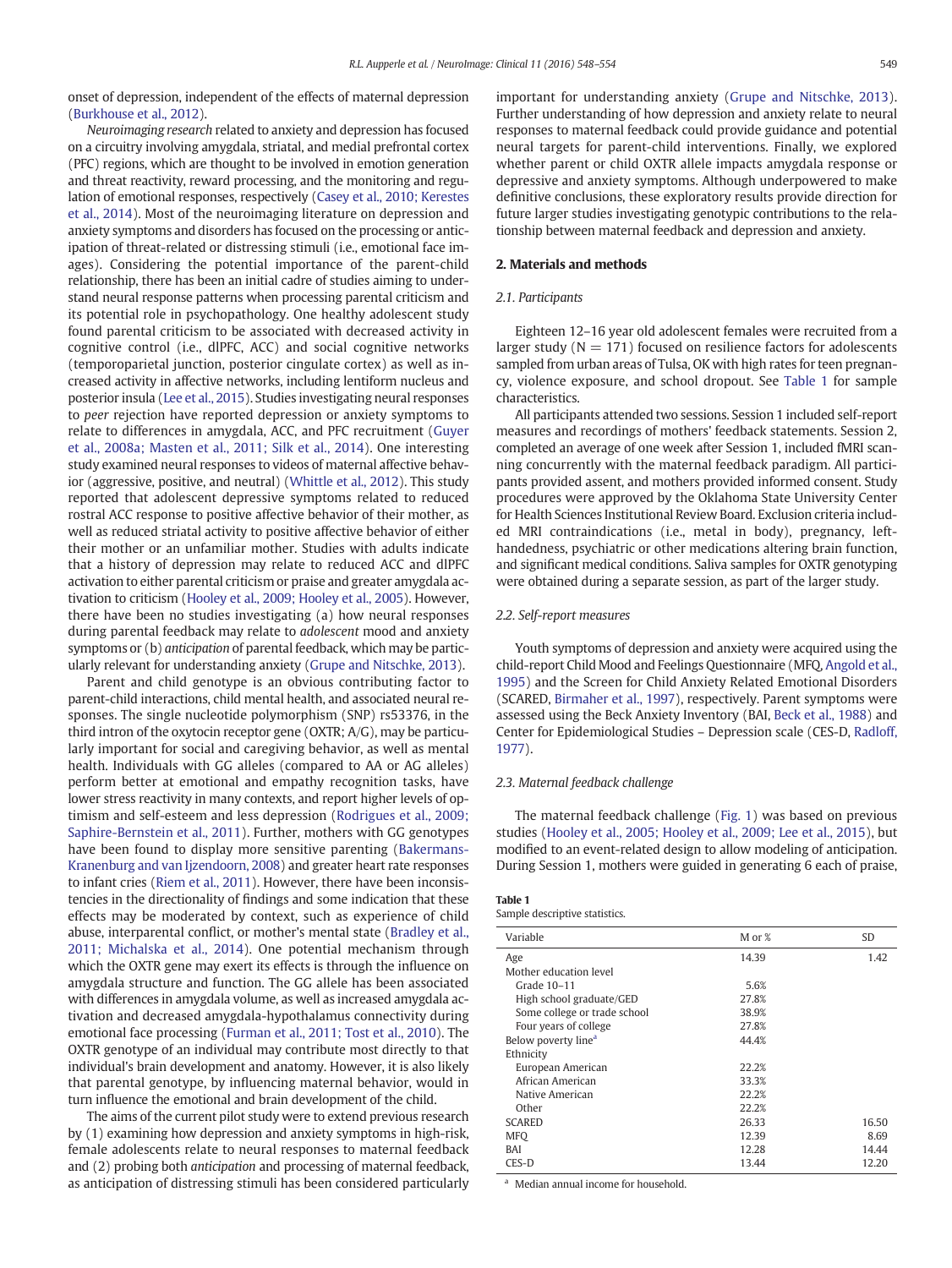<span id="page-4-0"></span>

Fig. 1. Schematic of task. Participants viewed one of three colored dots signaling a subsequent praise, neutral, or critical comment, followed by a 4-8 second interstimulus interval (white dot), the 7 second comment recording, and a 10-21 second intertrial interval (white dot). A vigilance cue (gray dot) would be shown at some point during the intertrial, which would remain on the screen until a button press or the end of the intertrial interval. Ratings grids were presented during 1/3 of the intertrial intervals.

neutral, and critical statements, to be based on topics previously discussed by the dyad. Mothers were recorded saying each statement. In Session 2, youth participants listened to these statements during six, 280 s fMRI runs. Nine recorded statements (standardized to 7 s) were presented within each run (3 each, praise, neutral, critical) in pseudorandom order (total 18 presentations for each statement type). In each trial, a 2 second cue (cyan, magenta, or yellow dots) signaled comment type, followed by a 4–8 second interstimulus interval (white dot), 7-second recorded comment, and 10–21 second intertrial interval (white dot). To encourage attention, 3–18 s into the interval (counterbalanced across trials) the white dot turned gray, to which participants were instructed to press a button. This cue remained gray until button press or the end of the intertrial interval. A bivariate  $5 \times 5$  rating grid ([Larsen et al., 2009\)](#page-8-0) appeared pseudo-randomly during 1/3 of the intertrial intervals (for 7 s) to acquire emotional ratings for the recorded comments. The horizontal dimension assessed negative ratings, and the vertical assessed positive ratings (range of 0, "Not at all" to 5, "Extremely"). This same grid was used to obtain overall emotional ratings for each cue type post-scan. The cue colors signaling each comment type were counterbalanced across participants, who were informed about the association of each cue prior to the task.

#### 2.4. MRI acquisition and preprocessing

Imaging was performed using a Discovery MR750 3 Tesla MRI scanner (GE Healthcare, Milwaukee, Wisconsin) with an 8-channel receive-only head coil. Functional scans were acquired using gradientrecalled echo-planar imaging (EPI) sequences with sensitivity encoding (SENSE acceleration factor:  $R = 2$  in the phase encoding direction; matrix size:  $96 \times 96$ , FOV/slice/gap = 240/3.5/0.5 mm, in-plane resolution:  $2.5 \times 2.5$  mm<sup>2</sup>, sagittal plane: 35 slices, TR/TE = 2000/ 25 ms, flip angle: 90°, sampling bandwidth: 250 kHz, 140 volumes). EPI images were reconstructed into a  $128 \times 128$  matrix and voxel size of  $1.875 \times 1.875 \times 3.5$  mm<sup>3</sup>. Structural MRI scans employed a T1-weighted Magnetization Prepared Rapid Gradient Echo (MPRAGE) imaging sequence with SENSE (acceleration factor:  $R = 2$ , scan time  $=$ 5 min 5 s; matrix size:  $256 \times 256$ , FOV/slice =  $240/1.1$  mm, in-plane resolution:  $0.938 \times 0.938$  mm<sup>2</sup>, TR/TE = 5/1.95 ms, inversion and delayed times:  $TI/TD = 725/1400$  ms, flip angle: 8°, sampling bandwidth: 31.25 kHz, 134 axial slices per volume).

Data were preprocessed and analyzed using Analysis of Functional NeuroImages (AFNI) software package ([Cox, 1996\)](#page-8-0) and R statistical package [\(www.r-project.org](http://www.r-project.org)). Advanced Normalization Tools (ANTS; [http://stnava.github.io/ANTs/\)](http://stnava.github.io/ANTs/) was used to optimize alignment of functional data to the TT\_N27 T1-weighted template. Each scan was corrected for slice acquisition timing and co-registered to the first volume. The structural image was aligned to the first EPI image, resampled to EPI scan resolution, and warped to the TT\_N27 template (resampled to 1.875 mm<sup>3</sup>) using ANTS. The EPI images were normalized to the template using the same warping parameters. EPI data were spatially smoothed with a 1.875 mm FWHM Gaussian kernel and scaled by the mean to estimate percent signal change (PSC). Time points with  $>$ 0.5 mm motion were censored from analyses. Individual time-series data were analyzed using a multiple regression model using regressors to quantify PSC for both cue (Cue-crit, Cue-neut, Cue-praise) and recording presentation periods for each statement type (Rec-crit, Recneut, Rec-praise). The following regressors of no interest were included: (1) motion parameters (roll, pitch, yaw, superior, left, and posterior; demeaned and derivative values), (2) linear trend to eliminate slow signal drifts, (3) interim periods between cues and recordings, and (4) periods that involved valence ratings.

#### 2.5. OXTR genotyping

Saliva samples were taken from 16 youth and parent dyads. A Salimetrics modified PureLink Genomic DNA extraction method was used to isolate DNA from passive drool, following [Nemoda et al.](#page-8-0) [\(2011\).](#page-8-0) Samples were aliquoted and stored at −20 °C. Taqman® SNP Genotyping Assays (Applied Biosystems/LifeTech) were employed to amplify and detect the two alleles (A/G) for the rs53576 SNP of the oxytocin receptor gene (OXTR). Only one youth and one parent (not of the same dyad) were homozygous for the A allele. Therefore, those homozygous for the A allele were combined into one group with those that were heterozygous (AG). This resulted in 10 GG youth, 8 GG parents and 6 AA/AG youth and 8 AA/AG parents.

#### 2.6. Data analyses

#### 2.6.1. Behavioral analyses

Correlations between self-report measures were examined using Spearman's rho  $(r_s)$ . Linear mixed effects (LME) analyses were conducted to examine main and interaction effects for symptom severity (SCARED or MFQ) and condition (crit, neut, praise) on both negative and positive valence ratings during the maternal feedback challenge. Results meeting  $p < 0.05$  are described, but only those meeting Bonferroni correction are interpreted in the Discussion. With two LME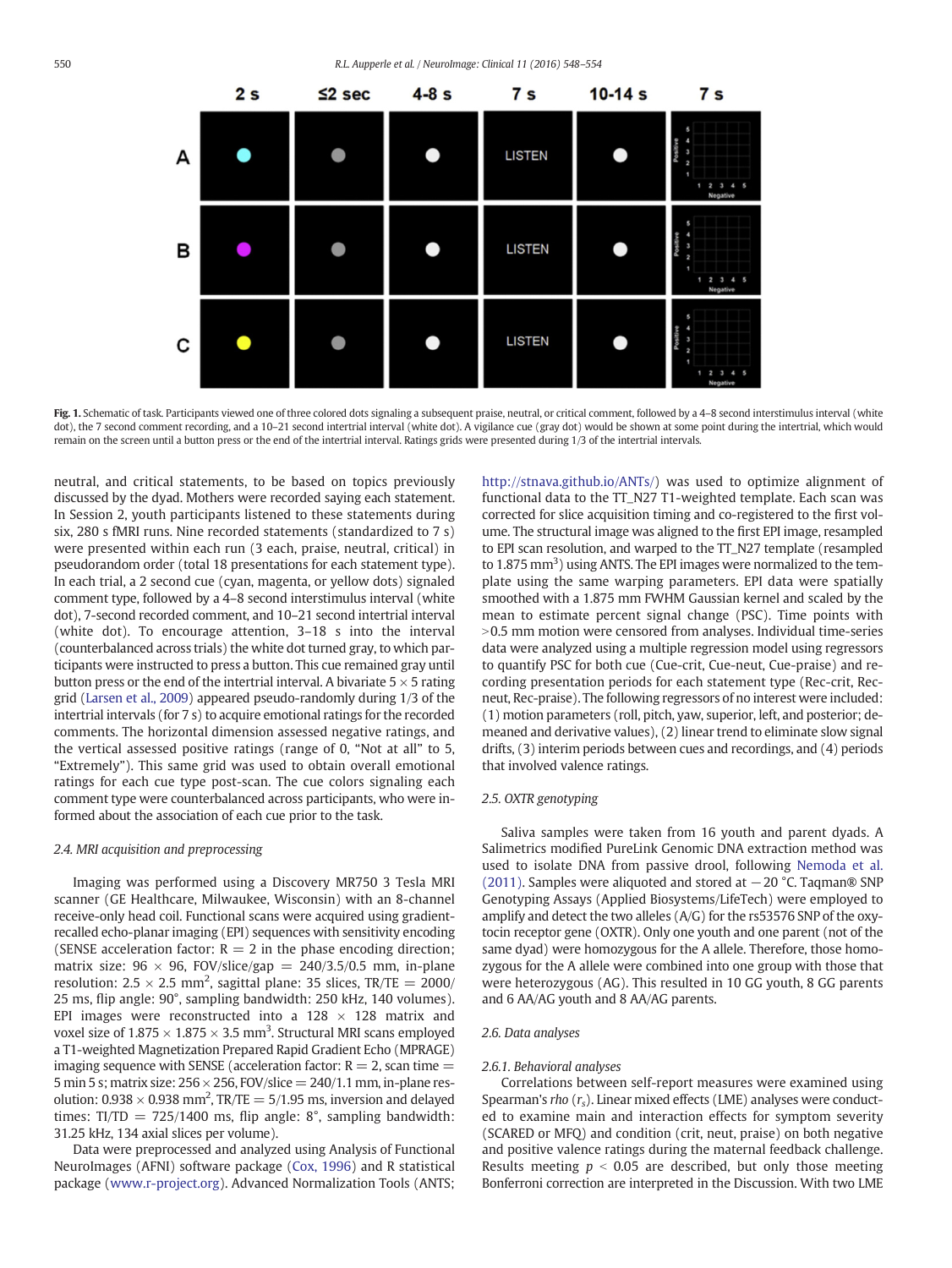analyses (positive and negative ratings) conducted for each measure (SCARED, MFQ), the adjusted p-threshold was 0.013 (0.05/4).

#### 2.6.2. Neuroimaging analyses

fMRI PSC for both cues and recordings, across all condition types (neutral, praise, critical), were extracted from predefined probability maps of left and right basolateral amygdala ([Amunts et al., 2005](#page-8-0)) and subjected to LME analysis. ROI analyses focused on the basolateral amygdala because it receives highly processed sensory information that is hypothesized to support the amygdala's role in socialemotional behavior, such as the encoding of threat [\(Davis and](#page-8-0) [Whalen, 2001\)](#page-8-0). Main and interaction effects for symptom severity (SCARED or MFQ) and condition (neutral, praise, critical) were examined using separate LMEs for cues and recordings (subject as random effects). Amygdala ROI results meeting  $p < 0.05$  are described; only those meeting Bonferroni correction are interpreted. Bonferroni correction was applied for the analyses of cues and recordings separately, with each involving two analyses (SCARED, MFQ) for each amygdala ROI (left, right), resulting in an adjusted p-threshold of 0.013 (0.05/4).

Identical LMEs were conducted voxel-wise across the whole brain. Recent evidence demonstrates that traditional methods of implementing fMRI cluster size multiple comparison corrections fail to account for spatial autocorrelations, and thereby render cluster thresholds that do not adequately control false-positive inferences ([Eklund](#page-8-0) [et al., 2015\)](#page-8-0). We therefore employed the spatial autocorrelation function (acf) option when using the AFNI programs 3dFWHMx to estimate intrinsic smoothness in the images and 3dClustSim to estimate the probability of false positive clusters. This option allows for non-Gaussian models and spatial autocorrelation functions, and calculates moments of differences to a larger radius. Clusters were considered significant at a voxel-wise  $p < 0.005$ , corrected for multiple comparisons using the spatial autocorrelation function procedures noted above, resulting in a minimum cluster threshold of 48 voxels. Results from whole-brain analyses are summarized in the main text and detailed in the Appendix.

#### 2.6.3. Exploratory OXTR analyses

LME analyses were conducted to examine main effects of youth and parent OXTR allele on adolescent symptom severity (SCARED, MFQ) and allele by condition interaction effects on valence ratings and amygdala PSC. Bonferroni correction was applied for the analyses of valence ratings (positive, negative) and amygdala PSC (left, right) separately, with each involving two analyses (youth, parent allele) for each of the identified measures, resulting in an adjusted p-threshold of 0.013  $(0.05/4)$ .

Including age as a covariate did not influence any of the amygdala ROI, OXTR, or behavioral results and thus, results are reported without age in the models.

#### 3. Results

#### 3.1. Behavioral analyses

Youth SCARED and MFQ scores ( $r_s = 0.85$ ,  $p < 0.001$ ) were highly correlated as were parent BAI and CES-D scores ( $r_s = 0.92$ ,  $p < 0.001$ ), indicating the questionnaires related to depression and anxiety were indexing highly overlapping constructs. There was one outlier in MFQ score, with a score of 40 (> 3 SDs above the mean). Thus, all analyses involving MFQ were conducted with this participant removed (for a total  $N = 17$ ) and SCARED score was used as the primary self-report variable of interest (and the only one examined in whole-brain analyses). SCARED score correlated with parent BAI ( $r_s = 0.49$ ,  $p = 0.037$ ), though this finding did not withstand Bonferroni correction ( $p < 0.013$ ). There were no correlations between SCARED ( $r_s = 0.30$ ,  $p = 0.219$ ) or MFQ  $(r_s = 0.31, p = 0.213)$  scores and parent CES-D.

LME analyses revealed condition (crit, neut, praise) main effects on both positive (Cue:  $F(2,30) = 34.41$ ,  $p < 0.001$ ; Rec:  $F(2,30) = 56.54$ ,  $p < 0.001$ ) and negative ratings (Cue:  $F(2,30) = 32.71$ ,  $p < 0.001$ ; Rec:

 $F(2,30) = 32.54$ ,  $p < 0.001$ ) during the maternal feedback challenge, which were in the expected direction (see Inline Supplementary Table S1 and supplemental results). There was a main effect of MFQ  $(F(1,15) = 8.01, p = 0.013)$  but not SCARED  $(F(1,15) = 3.87, p =$ 0.07) on positive ratings to the recordings, with greater symptom severity relating to less positive ratings. These main effects were qualified by MFQ by condition  $(F(2,30) = 5.61, p = 0.009)$  and SCARED by condition  $(F(2,30) = 5.27, p = 0.010)$  interaction effects on positive ratings to the cue, with greater symptom severity relating to less positive ratings of neutral cues. These findings survived Bonferroni correction ( $p < 0.013$ ). There were no main or interaction effects of symptom severity measures on negative ratings (all  $ps > 0.10$ ).

Inline Supplementary Table S1 can be found online at [http://dx.doi.](doi:10.1016/j.nicl.2016.03.009) [org/10.1016/j.nicl.2016.03.009](doi:10.1016/j.nicl.2016.03.009).

#### 3.2. Amygdala ROI analyses

For the cue, there was a main effect of condition on right amygdala activation  $(F(2,32) = 4.49, p = 0.019)$ , with PSC greatest for critical and least for praise conditions (see Inline Supplementary Fig. S1). This finding was qualified by interactions (SCARED:  $F(2,32) = 9.80$ ,  $p < 0.001$ ; MFQ:  $F(2,32) = 9.94$ ,  $p < 0.001$ ), with greater anxiety or depressive symptoms relating to greater activation to critical and less to praise conditions (see [Fig. 2](#page-6-0) for SCARED results). The interaction effects survived Bonferroni correction ( $p < 0.013$ ). The described results remained significant when either age or parental symptom severity (BAI or MFQ) were includes as covariates.

For the recording, there was a main effect of condition on left amygdala activation ( $F(2,32) = 3.35$ ,  $p = 0.050$ ), with PSC greatest for critical and least for praise conditions. There was also an interaction for the left amygdala (SCARED:  $F(2,32) = 9.74$ ,  $p < 0.001$ ; MFQ:  $F(2,32) = 8.10$ ,  $p = 0.001$ ), with greater anxiety or depressive symptoms relating to greater activation to neutral and less activation to praise and critical conditions. There was an interaction effect for anxiety (SCARED:  $F(2,32) = 6.01, p < 0.001$  but not depression (MFQ:  $F(2,32) = 2.91$ ,  $p = 0.070$ ) on right amygdala activation during the recording. Similar to the cue, greater anxiety symptoms related to greater activation to critical and less to praise conditions. All interaction effect results survived Bonferroni correction ( $p < 0.013$ ). The described results remained significant when either age or parental symptom severity (BAI or MFQ) were includes as covariates.

Inline Supplementary Fig. S1 can be found online at [http://dx.doi.](doi:10.1016/j.nicl.2016.03.009) [org/10.1016/j.nicl.2016.03.009](doi:10.1016/j.nicl.2016.03.009).

#### 3.3. Whole-brain analyses

For the cue, SCARED by condition interactions were identified within the superior medial PFC (see [Fig. 2;](#page-6-0) BA 10, 79 voxels;  $F(2,32) = 11.51$ ,  $x,y,z = 12,62,2$ ; greater symptoms related to greater activation to praise and relatively less activation to neutral and critical) and postcentral gyrus (BA 3, 55 voxels,  $F(2,32) = 8.36$ ,  $x,y,z = -57,-10,22$ ; greater symptoms related to reduced activation to praise). For the recordings, interactions were also identified within the superior medial PFC (BA 10; 103 voxels,  $F(2,32) = 7.80$ ,  $x,y,z = -5,54,0;$  greater symptoms related to greater activation to neutral and critical and less activation to praise) and the left amygdala (see [Fig. 2](#page-6-0); 77 voxels; F(2,32) = 8.08, x,y,z = −24,−7,−16; greater symptoms related to greater activation to critical and less activation to praise), as well as the middle temporal gyrus (BA 21, 89 voxels,  $F(2,32) = 8.78$ , x,y,z = -61,-16,-7; greater symptoms related to greater activation to neutral and less activation to praise) and culmen of the cerebellum (59 voxels,  $F(2,32) = 9.66$ , x,y,z = 0,−46,0; greater symptoms relating to greater activation to critical and neutral). There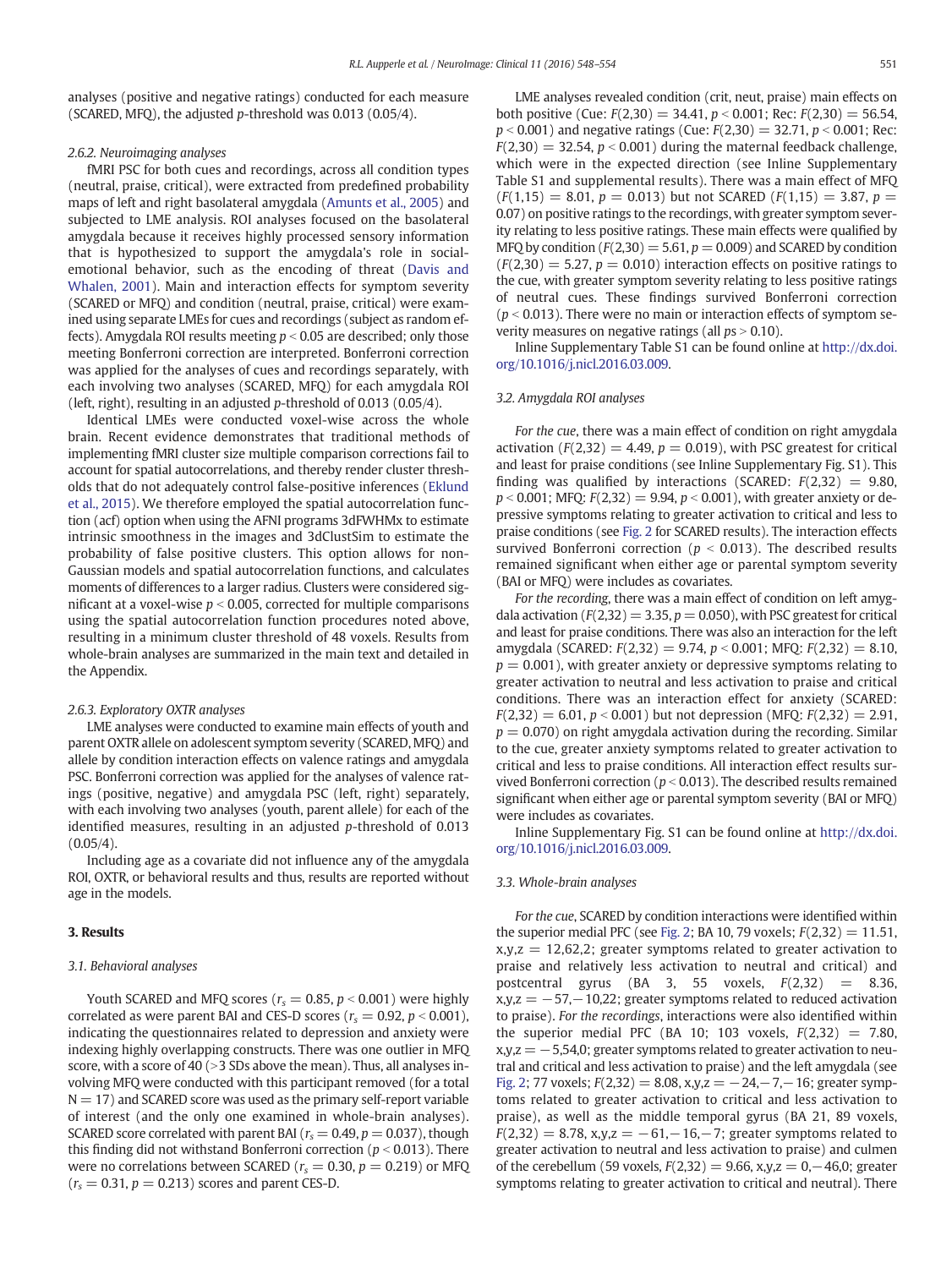<span id="page-6-0"></span>

Fig. 2. Relationships between anxiety symptoms and brain activation to cues and recordings. (A) Percent signal change (PSC) extracted from basolateral amygdala regions of interest. A1 demonstrates the Screen for Child Anxiety Related Emotional Disorders (SCARED) by condition interaction effect for the right amygdala response to cues. A2 and A3 demonstrate the SCARED by condition interaction effect for the right and left amygdala response to recordings. (B) Prefrontal cortex (PFC) and amygdala clusters identified via whole-brain analyses. B1 and B2 demonstrate interaction effects for medial PFC clusters to cues and recordings, respectively. B3 demonstrates interaction effects for left amygdala to recordings.

were no clusters identified for condition main effects that survived the specified threshold used for whole-brain analyses.



Fig. 3. Relationships between OXTR alleles and (A) negative ratings of maternal criticism. (B) left amygdala, and (C) right amygdala.

#### 3.4. OXTR gene analyses

There was an interaction between parent OXTR allele and condition for negative ratings of the recordings ( $F(2,28) = 4.05$ ,  $p = 0.029$ ; see Fig. 3). Post-hoc t-tests (see supplementary results) indicated that this effect was driven by youth with AA/AG parents providing more negative ratings of critical statements. There was no interaction effect between parent OXTR allele and condition for positive ratings of the recordings  $(F(2,28) = 1.524, p = 0.235)$ . There was an interaction effect for both right ( $F(2,28) = 7.23$ ,  $p = 0.003$ ) and left amygdala ( $F(2,28) = 3.36$ ,  $p = 0.049$ ) activation to the recordings (see Fig. 3). Only the right amygdala activation to the recording survived Bonferroni correction ( $p < 0.013$ ). Post-hoc t-tests (see Supplementary results) indicated that, for the right amygdala, this effect was most likely driven by youth with AA/AG parents exhibiting greater activation to praise and reduced activation for critical statements. Parent OXTR allele did not relate to amygdala activation to the cue (left:  $F(2,28) = 0.157$ ,  $p =$ 0.855; right:  $F(2,28) = 0.961$ ,  $p = 0.395$ ).

There were no significant findings for relationships between youth OXTR allele and ratings of the recordings (negative ratings:  $F(2,28) =$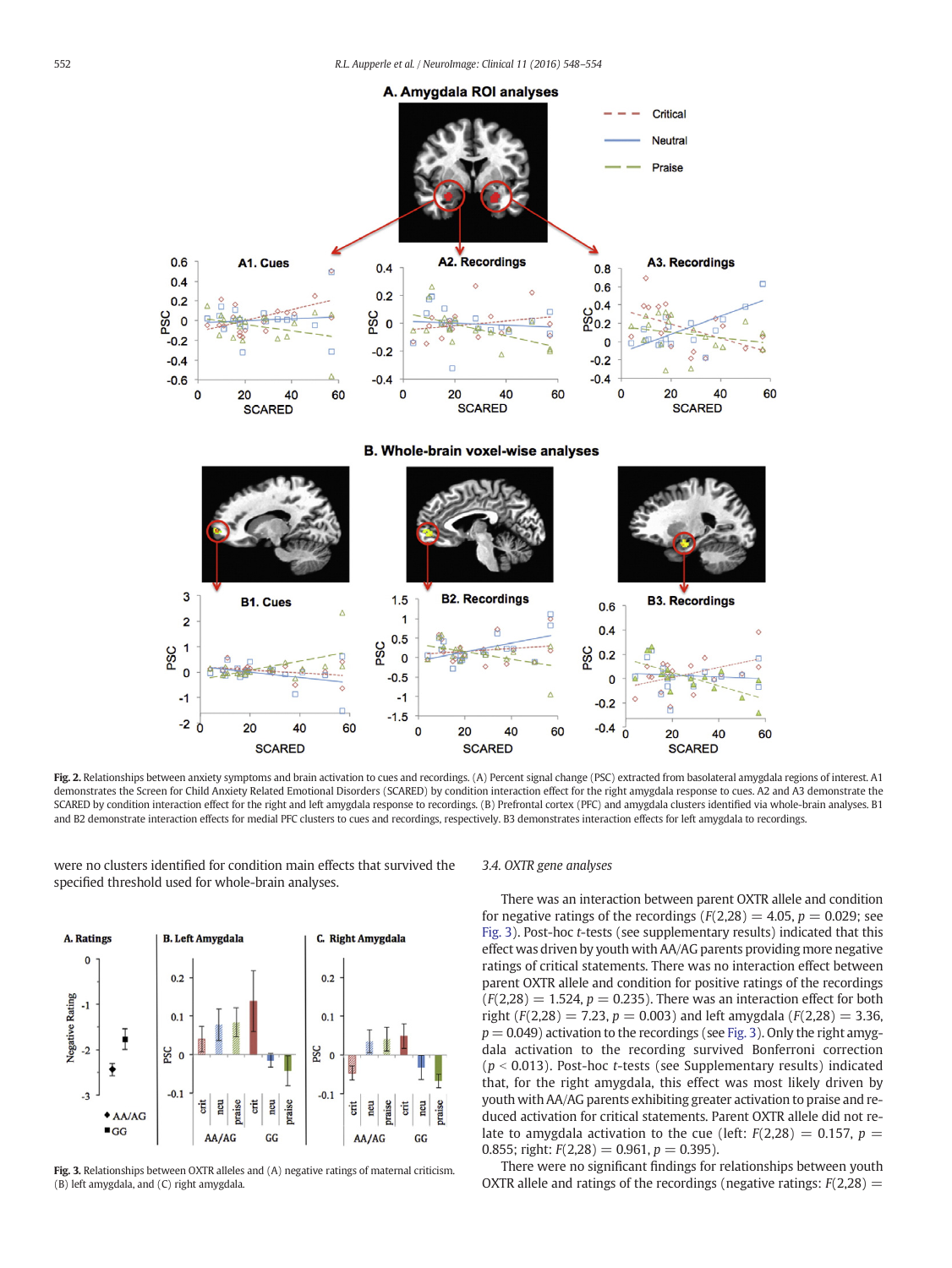0.85,  $p = 0.434$ ; positive ratings:  $F(2,28) = 0.437$ ,  $p = 0.650$ ), amygdala activity to the cues (right: interaction,  $F(2,28) = 0.191$ ,  $p = 0.827$ ; left: interaction,  $F(2,28) = 0.332$ ,  $p = 0.720$ ), or amygdala activity to the recordings (right:  $F(2,28) = 2.215$ ,  $p = 0.128$ ; left, interaction:  $F(2,28) =$ 0.297,  $p = 0.746$ ). Neither parent nor youth OXTR genetic profile was found to relate to self-reported adolescent anxiety (youth OXTR:  $F(1,14) = 0.037$ ,  $p = 0.850$ ; parent OXTR:  $F(1,14) = 3.032$ ,  $p =$ 0.104) or depression ratings (youth OXTR:  $F(1,14) = 1.437$ ,  $p =$ 0.251; parent OXTR:  $F(1,14) = 0.868$ ,  $p = 0.367$ ).

#### 4. Discussion

The results of this pilot study indicate that anxiety and depressive symptoms were associated with differences in activation within amygdala and superior medial PFC regions to maternal feedback. In addition, parent OXTR AA/AG allele was associated with differences in right amygdala activation to maternal feedback.

Within the right amygdala, greater depression or anxiety symptoms related to greater activation to critical and reduced activation to praise (for cues and recordings). This finding is consistent with previous research showing depression and/or anxiety relates to increased limbic responsivity during both anticipation and processing of negatively valenced or threatening stimuli ([Beesdo et al., 2009; Guyer et al.,](#page-8-0) [2008b; Monk et al., 2008\)](#page-8-0). However, within the left amygdala, increased depression or anxiety symptoms related to greater activation to neutral recordings and less activation to both critical and praise recordings. The left amygdala has been implicated most consistently in youth studies of depression ([Kerestes et al., 2014\)](#page-8-0), though often it is reported to exhibit increased activation to negative stimuli (i.e., emotional faces). Previous research supports lateralization of function, in which the right amygdala is more associated with processing negative emotion while the left is associated with processing both pleasant and unpleasant emotions ([Baas](#page-8-0) [et al., 2004; Lanteaume et al., 2007](#page-8-0)). With increased mood symptoms, adolescents in the current study seem to have a more valence-specific response in the right amygdala but a blunted response to processing general salience in the left amygdala. This suggests that (a) dampening right amygdala response to maternal criticism or other distressing social interactions and/or (b) enhancing left amygdala activation to praise or other positive emotional stimuli could be potential targets for interventions. The first may be served via interventions that reduce negative parent-child interactions or via cognitive and exposure-based protocols that reduce negative affective responses to criticism. The second may be targeted by increasing positive parent-child interactions or via interventions targeting positive affect ([Sin and Lyubomirsky, 2009\)](#page-8-0). In the current study, the differences in amygdala activity were most likely not due to differences in how adolescents with more severe symptoms were perceiving their mother's feedback (as symptoms did not relate to negative or positive ratings of the recordings). Perhaps one treatment target could be increased awareness of underlying neural processes. Notably, there has been recent research targeting adult depression using fMRI neurofeedback to enhance left amygdala response to positive memories [\(Young et al., 2014\)](#page-8-0).

Whole-brain analyses indicated that anxiety symptoms related to differences in activation within superior medial PFC (to both the cue and recordings). Previous studies have reported that adults with a history of depression exhibit decreased prefrontal activation during maternal criticism, though these reports were of ACC or dlPFC regions ([Hooley](#page-8-0) [et al., 2005; Hooley et al., 2009](#page-8-0)). The recording (as opposed to anticipation) phase in the current paradigm was most similar to the maternal feedback paradigms used in previous studies. During this phase, anxiety symptoms related to less superior medial PFC during the praise condition. This is somewhat consistent with the previous study by Whittle and colleagues ([Whittle et al., 2012\)](#page-8-0) that identified relationships between adolescent depressive symptoms and neural responses (rostral ACC; putamen) to positive (but not aggressive) maternal affective behavior. This suggests that, at least for adolescents, mood/anxiety difficulties may relate to how they are monitoring and regulating responses to positive information and feedback ([Forbes et al., 2006;](#page-8-0) [Forbes et al., 2010; Silk et al., 2012](#page-8-0)). The findings of decreased superior medial PFC responses could reflect either reduced cognitive appraisal or self-relevant processing of these praise comments [\(Qin and Northoff,](#page-8-0) [2011; Seeley et al., 2007](#page-8-0)). Interestingly, the directionality of findings within the superior medial PFC was opposite during the cue phase of the paradigm, suggesting that with greater adolescent anxiety may come greater appraisal or self-relevant processing when anticipating praise but then less during the praise feedback itself. This provides further evidence that the superior medial PFC may be important to consider in the relationship between parent-adolescent interactions and adolescent mental health.

OXTR genotype analyses revealed that parental AA/AG, compared to GG, genotypes were associated with greater activation to praise and reduced activation to criticism within the right amygdala (as well as differences in left amygdala activation and negative ratings of critical statements, which did not survive Bonferroni correction). Given the sample size, this should be considered an exploratory, preliminary finding. However, this suggests that the OXTR genotype of the mother may contribute to her maternal behavior, which in turn influences the parent-child relationship and the child's neural response to feedback. The AA genotype has been associated with less sensitive parenting in some studies ([Bakermans-Kranenburg and van Ijzendoorn, 2008](#page-8-0)). Thus, it is plausible that reduced sensitivity of the parent to the child's distress may result in an adaptive change in salience processing, for example within the amygdala. This is somewhat consistent with previous findings that the AA/AG allele is associated with decreased amygdala activity during emotional face processing [\(Tost et al., 2010](#page-8-0)); however, we found that parental allele, rather than the allele of the adolescent being scanned, related to amygdala activity. In addition to the direct passage of genes between parent and offspring, this represents another plausible way in which parental DNA may impact child mental health.

Study limitations included a relatively small sample size, limiting our ability to interpret genetic findings and assess more complex mediation or moderation relationships between variables. Although we purposely included participants from various ethnic backgrounds, the small sample size limits generalizability to populations with different ethnic or cultural composition than our current sample. The current study focused on female adolescents due to their increased risk of experiencing anxiety and depression, limiting generalizability to male populations. While validated self-report measures were used to assess depression and anxiety symptoms, no clinical diagnostic assessment was completed. Lastly, the current study was cross-sectional and thus precluded determination of causal relationships or determination of whether identified differences represent risk or resiliency factors.

#### 5. Conclusions

The current pilot investigation represents the first study to examine how anxiety and depressive symptoms in adolescents may relate to neural responses to maternal feedback. Greater anxiety and depressive symptoms related to reduced left amygdala activation to all salient feedback (criticism and praise) and increased right amygdala activation specifically to criticism. These results may be useful in considering potential neural targets for behavioral interventions targeting either negative or positive affect and parent-child interactions. Exploratory findings provide rationale for future, larger studies to investigate the contribution of parent and child OXTR genetic profiles in the development of maladaptive parent-child interactions.

#### Acknowledgments

This research was supported by the Oklahoma Center for the Advancement of Science and Technology (OCAST; HR11-130) and the William K. Warren Foundation.